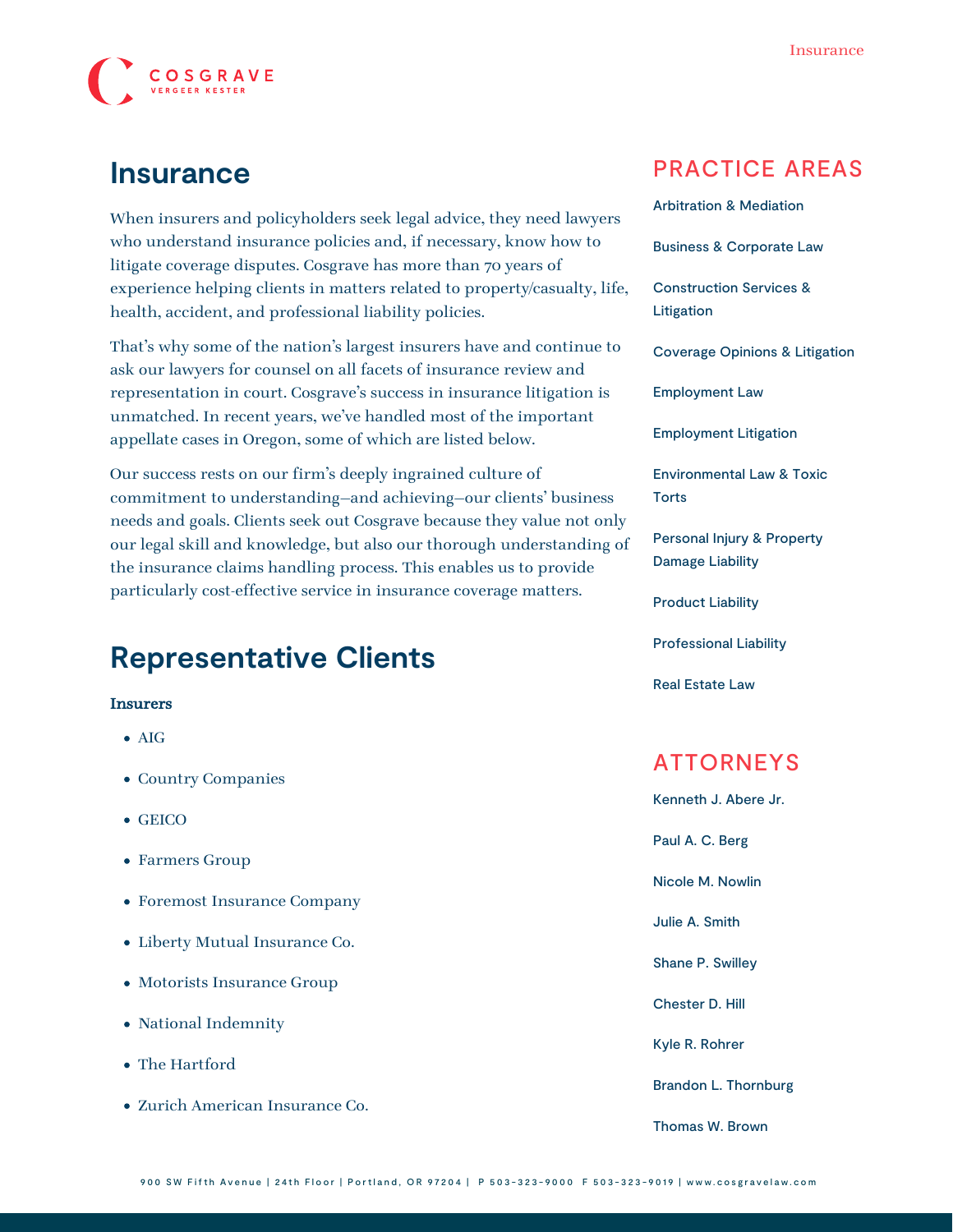

- Aimco, Inc.
- Acradyne, Inc.
- NuPark Construction Co.
- Portland Police Association
- Time Frame, Inc.
- Tri-West Construction, Inc.
- TS Homebuilders

## **Representative Litigation Experience**

### Trial Courts

Cosgrave has represented clients in many complex insurance coverage cases arising out of environmental pollution throughout Oregon, in state and federal courts. We have also handled property damage, and other first-party coverage cases in Oregon's trial courts.

#### Appellate Courts

#### Ninth Circuit Court of Appeals

AcraDyne Inc. v. Travelers Cas. & Sur. Co. of America (liability insurance: duty to defend employmentrelated claims)

#### Oregon Supreme Court

Farmers Ins. Co. v. Mowry (automobile insurance: effect of exclusion beyond the minimum amount required by Oregon Financial Responsibility Law)

Bonds v. Farmers Insurance Company (automobile insurance: availability of underinsured motorist coverage)

Vogelin v. American Family Ins. Co. (automobile insurance: availability of underinsured motorist coverage)

Mid-Century Ins. Co. v. Perkins (automobile insurance: availability of underinsured motorist coverage)

Walsh Construction, Inc. v. Mutual of Enumclaw (property and casualty insurance: enforceability of additional insured endorsement)

Bergmann v. Hutton (automobile insurance: availability of underinsured motorist coverage)

Policyholders **[Michael C. Lewton](https://www.cosgravelaw.com/michael-lewton-personal-injury-litigation/)** Michael C. Lewton